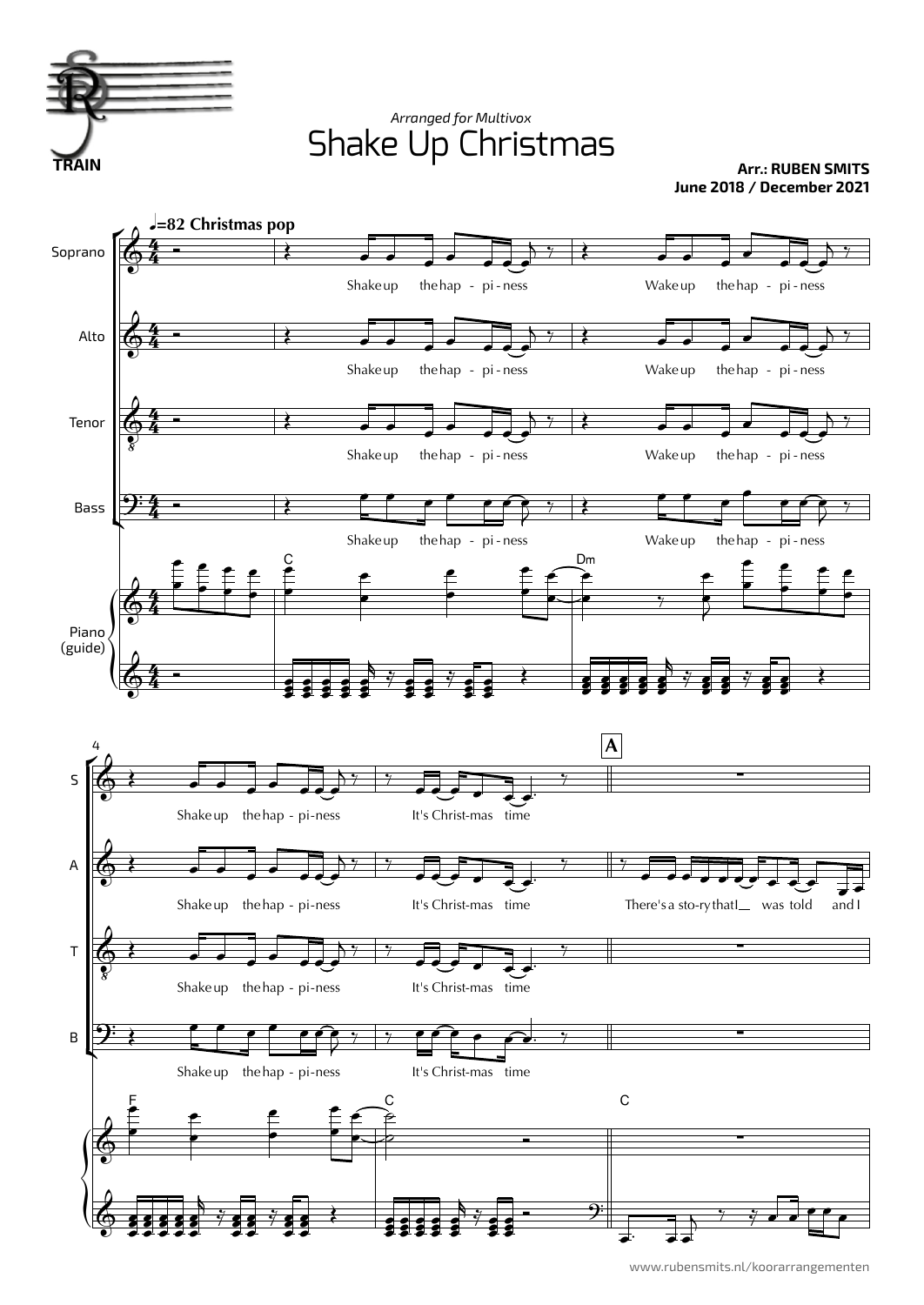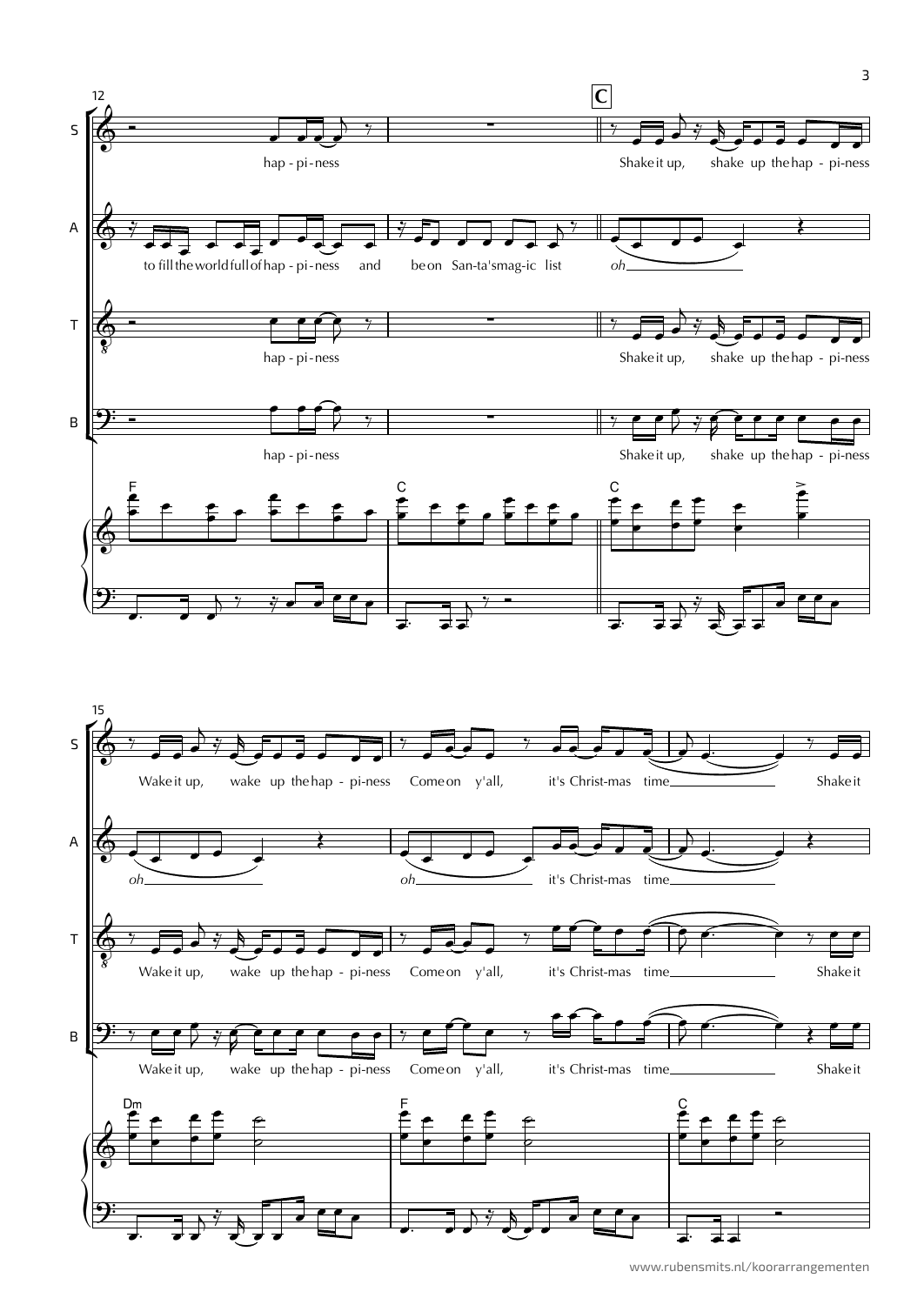

www.rubensmits.nl/koorarrangementen

 $\sf 5$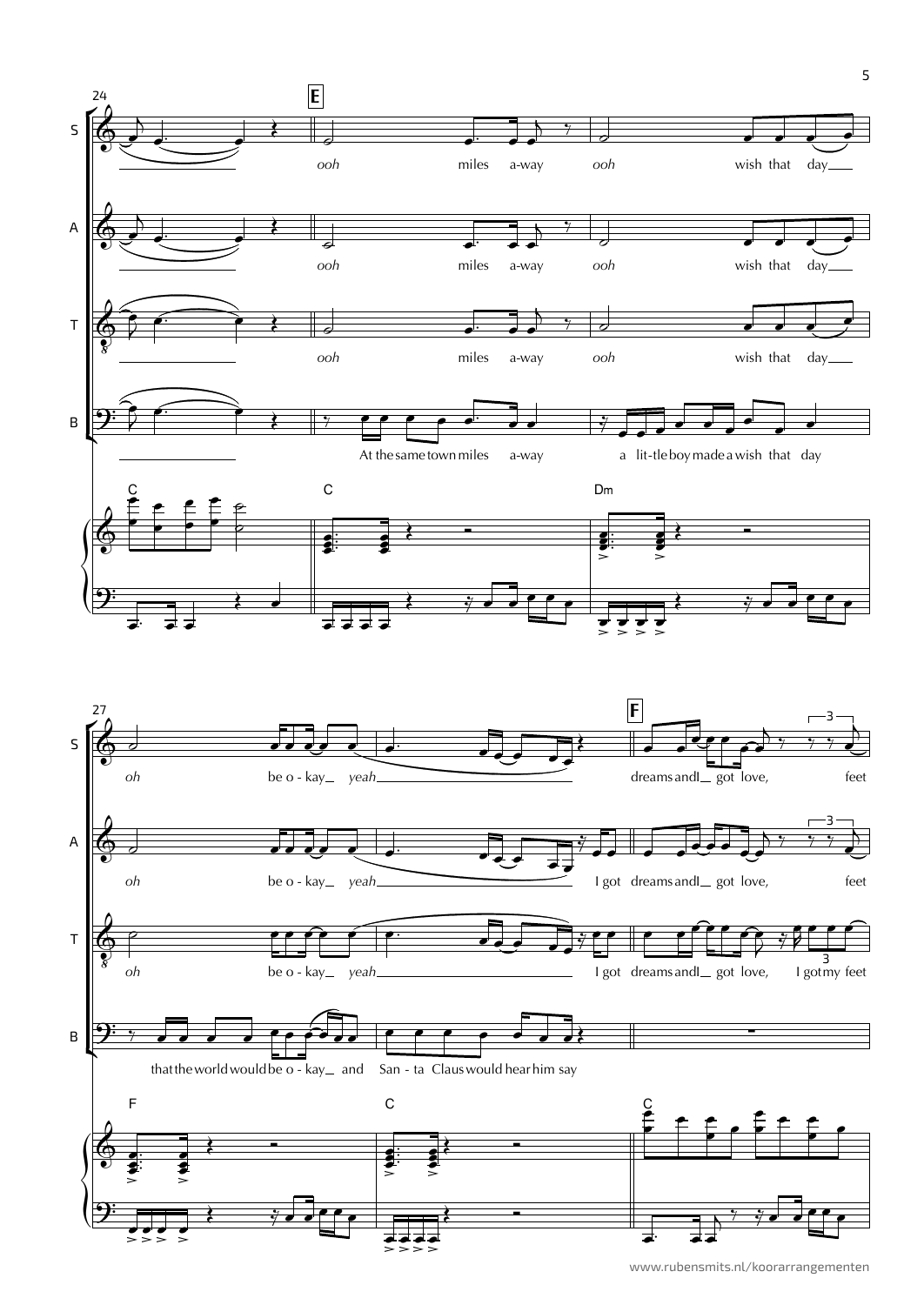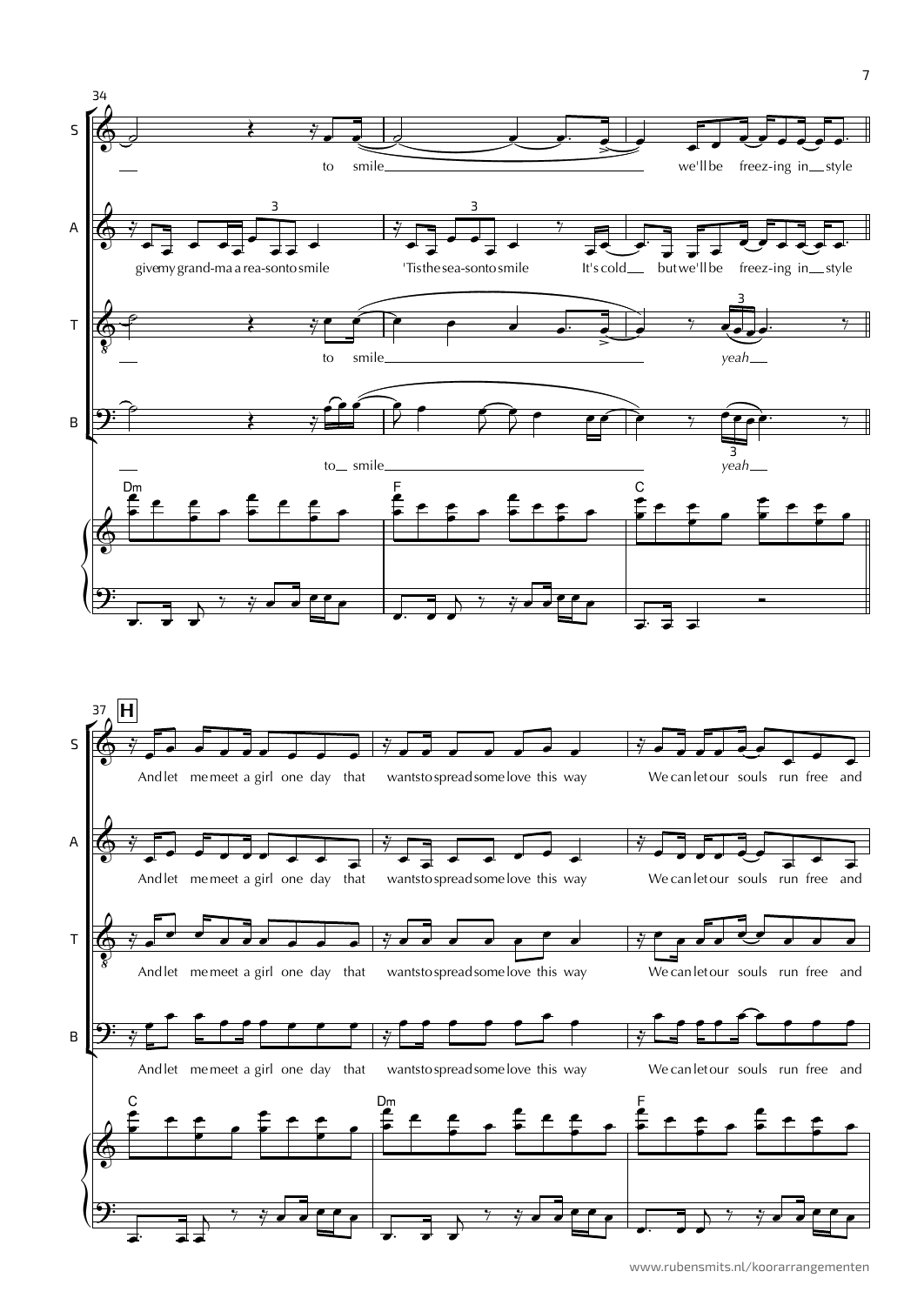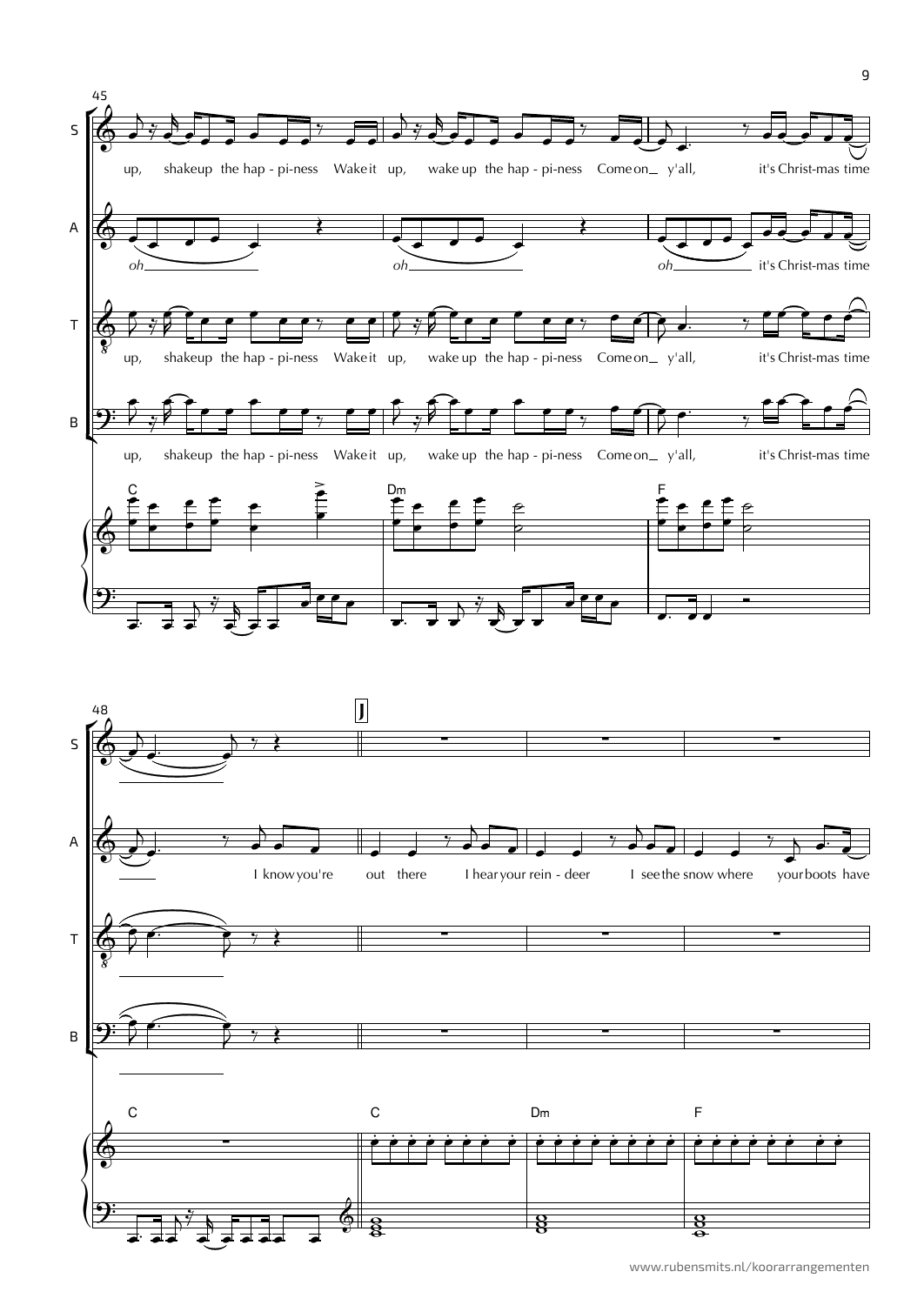

www.rubensmits.nl/koorarrangementen